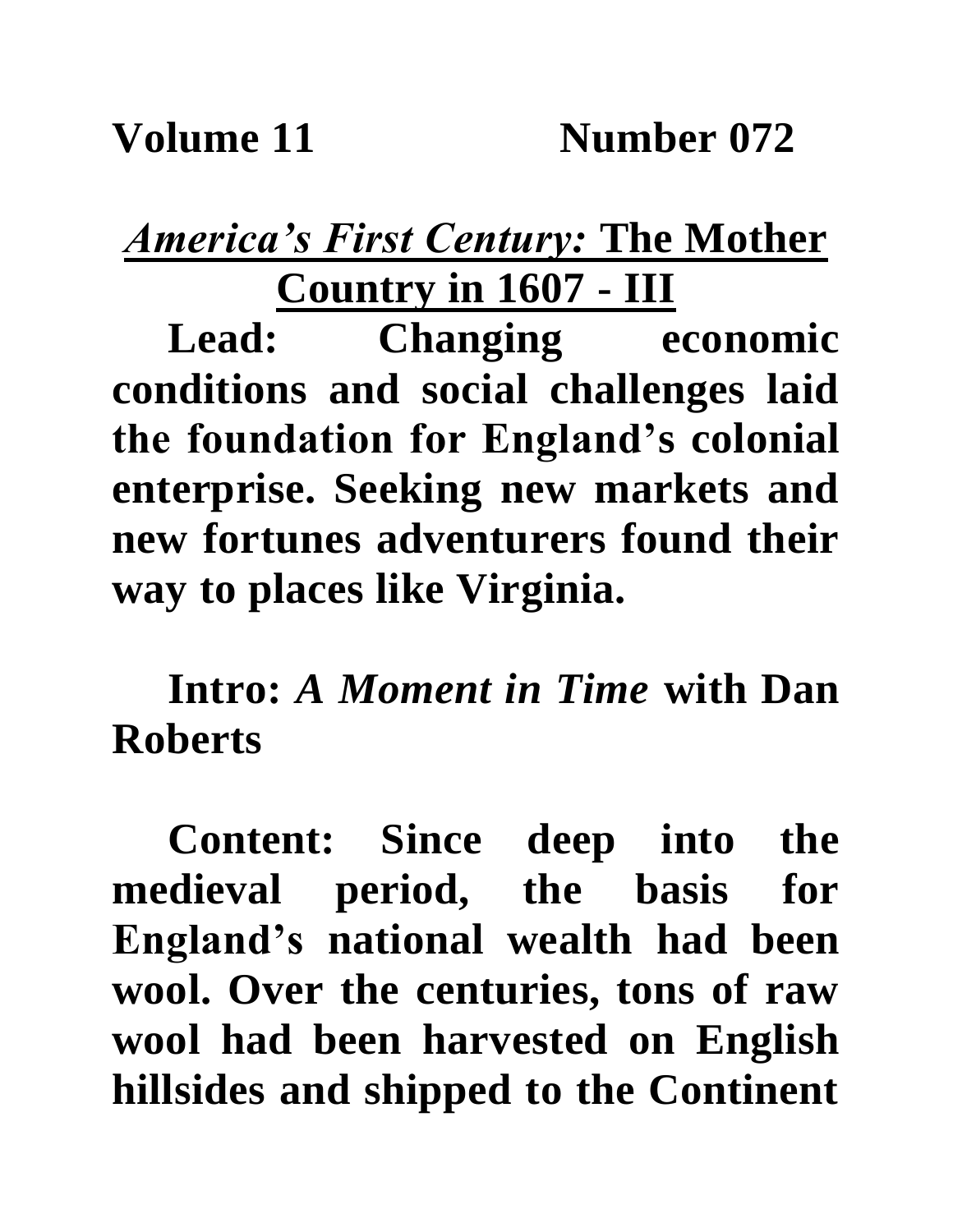**where it was fashioned into cloth, but by 1600 the wool trade was on the wane. Markets had been disrupted by religious and economic conflict in Europe and there had developed a glut of wool in France and Holland the traditional buyers of England's raw goods. The Crown, which derived much of its income from import and export taxes on foreign trade, encouraged merchants and traders to find new markets for English wool.** 

**There was a parallel interest in finding new sources of precious metals, gold and silver, to build up the Royal treasury and to ease a growing crisis in balance of trade payments. There never seemed to be enough money to pay for all the goods**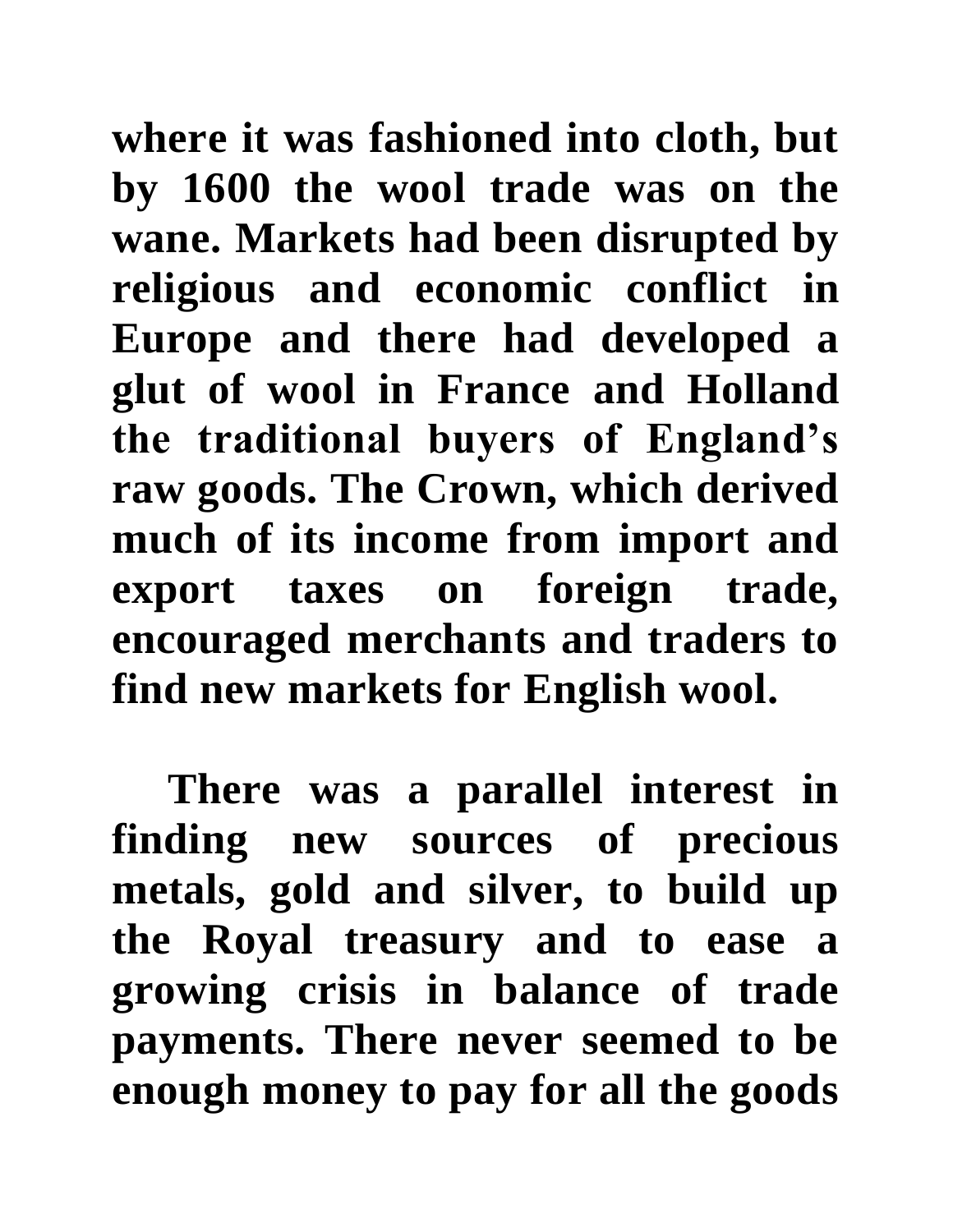**Englishmen wanted to buy. In addition, a growing population and increasing unemployment caused the government to look for places to put people who were outstripping charitable and church social services. Finally, religious dissenters increasingly dissatisfied with the Church of England were seeking refuge to practice their faith freely. Early attempts in the late 1500s to settle North America had failed, but in the process claim had been laid to a huge tract of land along the Eastern seaboard named for the Virgin Queen, Elizabeth I. In 1607 another attempt at settlement of Virginia succeeded. This weekly series, A***merica's First Century***, anticipates the 400th anniversary celebration of**